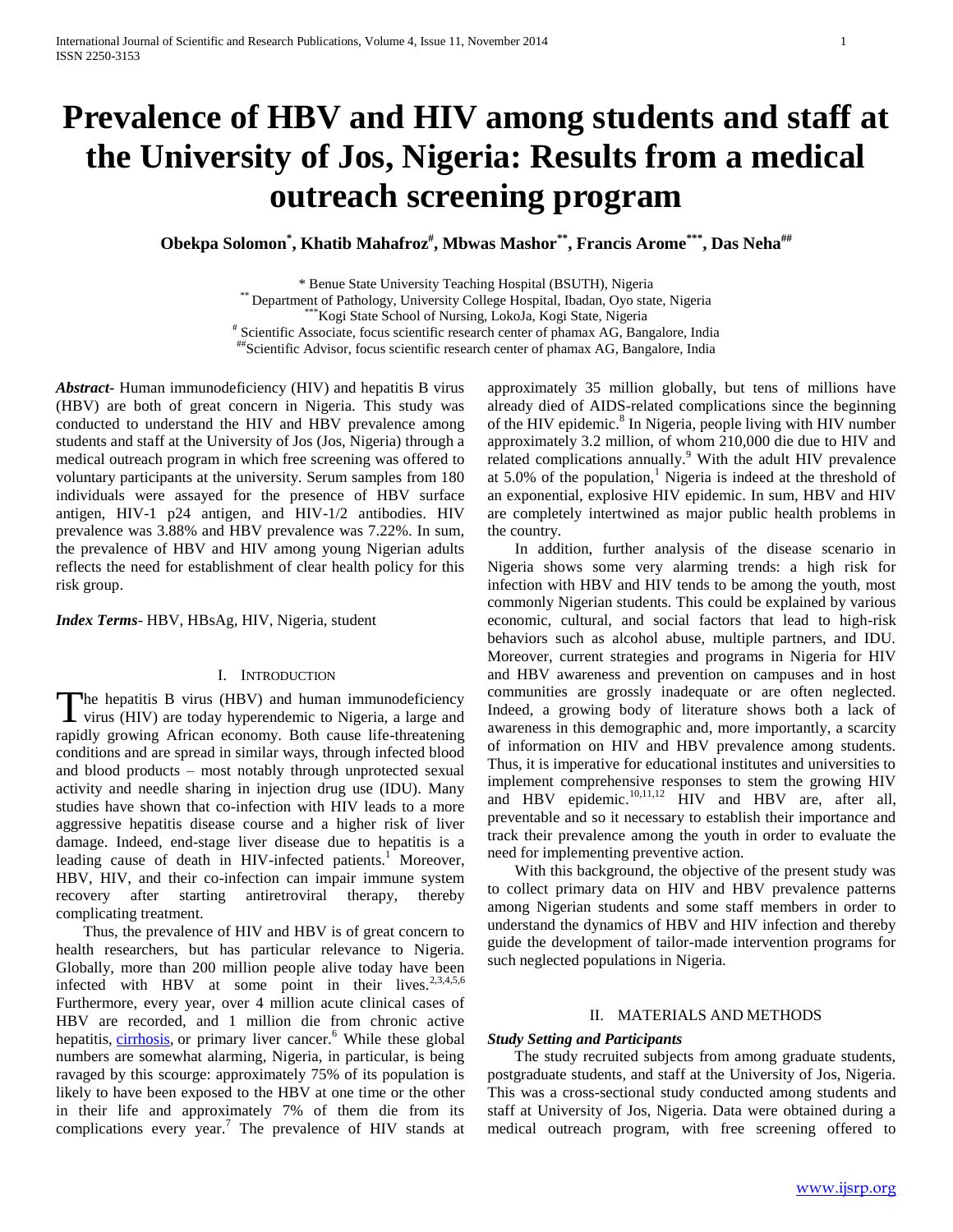voluntary students and staff of the university. Permission was obtained from the University of Jos, Nigeria. The sample size was 180. Participation in the study was on voluntary basis; study participants were selected by a simple random sampling technique. All students and staff of the university willing to participate in the study were included in the study. Informed consent was obtained from participants with the assurance that all personally identifying information obtained would be treated with utmost confidentiality. The study was done in 2009.

## *Screening Procedure*  **Screening tests**

 Serum samples from the 180 individuals were assayed for the presence of HBV antigen. Detection of HBV antigen was carried out using a One Step Strip Style HBsAg test kit (Global Diagnostic®, USA). This test is a rapid, direct binding test for the HBV surface antigen (HBsAg) and is based on the principle of sandwich immunoassay in serum. Monoclonal and polyclonal antibodies are employed to identify HBsAg specifically; this one step test is very sensitive. Detection of HIV was done with a Determine HIV-1/2 Ab/Ag Combo (Alere Medical Co Ltd, USA), which requires a simple two-step procedure for serum; it is quick and easy to use, delivering clear, dependable results. The HIV-1/2 Ab/Ag Combo detects HIV-1 p24 antigen and HIV-1 and HIV-2 antibodies. The manufacturer's instructions were strictly followed to identify the serum samples that were seropositive for HBV and HIV antibody.

## **Test procedure**

 **Screening test procedure for HBV:** For detection of HBsAg, the strip was immersed into the collected sample of serum from participants with the arrow end pointing toward the serum. It was removed after 5 s and the results were interpreted after 25 min. The sample was considered negative for HBV if only one colored band appeared in the control (C) region and no apparent band appeared in the test (T) region; the sample was considered positive if in addition to a pink-colored control (C) band, a distinct pink-colored band appeared in the test (T) region.

 **Screening test procedure for HIV:** A sample of whole blood (50 µL) from participants was added to the sample pad of the strip. When all the blood was transferred from the capillary tube to the sample pad, one drop of chase buffer was immediately added to the sample pad. The results were obtained in 20–30 min. If antibody is reactive then, two pink or red lines appear, one in the control area and other in the lower test area of the test unit. If a line appears on the upper test area of the test unit, then it is HIV-1 p-24 reactive.

## *2.7. Data Analysis*

 Data on participants and the test results were managed using Microsoft Excel 2007. The SPSS 19 software package was used for bivariate analysis to find correlations between characteristics of participants and their state of infection. The following indicators were assessed: (i) Socio-demographic distribution of participants, (ii) number and ratio of persons infected with HBV and HIV, and (iii) number and ratio of participants infected with HBV and HIV by age and sex. The chi-square test was used to compare means and the difference was considered statistically significant for  $P < 0.05$ . All data were aggregated to ensure confidentiality.

### III. RESULTS

#### *Socio-demographic Characteristics of Blood Donors*

 Among the volunteers who came forward for screening, 101 (56.11%) were males while 79 (43.88%) were females. The age of the volunteers varied from 18 to 40 years with a median age of 28 years. (Table 1)

| Table1: Socio demographic characteristics of the |                                                |              |                     |  |  |  |
|--------------------------------------------------|------------------------------------------------|--------------|---------------------|--|--|--|
| study participants                               |                                                |              |                     |  |  |  |
|                                                  | <b>Categories</b>                              | <b>Total</b> | Percentage          |  |  |  |
|                                                  |                                                |              | <b>Distribution</b> |  |  |  |
| Age                                              | $18 - 20$                                      | 50           | 32.25%              |  |  |  |
|                                                  | $21 - 23$                                      | 46           | 29.67%              |  |  |  |
|                                                  | $24 - 26$                                      | 42           | 27.09%              |  |  |  |
|                                                  | $27 - 30$                                      | 9            | 5.8%                |  |  |  |
|                                                  | 31 and older                                   | 8            | 5.16%               |  |  |  |
|                                                  | Age was unknown for the rest of the volunteers |              |                     |  |  |  |
| <b>Religion</b>                                  | Christian                                      | 175          | 97.22%              |  |  |  |
|                                                  | Muslim                                         | 5            | 2.77%               |  |  |  |
| <b>Sex</b>                                       | Male                                           | 101          | 56.11%              |  |  |  |
|                                                  | Female                                         | 79           | 43.88%              |  |  |  |
| Occupation                                       | Student                                        | 177          | 98.33%              |  |  |  |
|                                                  | Others                                         |              | 1.66%               |  |  |  |
|                                                  | (Clergy/gardener/                              |              |                     |  |  |  |
|                                                  | staff)                                         | 3            |                     |  |  |  |

## *Prevalence of HBV and HIV*

 Of the 180 participants, 7 were positive for HIV and 13 were HBV positive only. The HIV prevalence among study participants was 3.88% and HBV prevalence was 7.22% (Table 2).

| Table 2: Positive cases of HIV, HBV, and HIV/HVB co-<br>infection among study participants |                                       |                                             |  |  |  |  |
|--------------------------------------------------------------------------------------------|---------------------------------------|---------------------------------------------|--|--|--|--|
|                                                                                            | <b>Number</b><br>of<br>positive cases | of<br><b>Percentage</b><br>participants (%) |  |  |  |  |
| <b>HIV</b>                                                                                 |                                       | 3.88                                        |  |  |  |  |
| <b>HBV</b>                                                                                 | 13                                    | 7.22                                        |  |  |  |  |
| <b>Total</b>                                                                               | 20                                    | 111                                         |  |  |  |  |

 The overall prevalence of HBV and HIV among males was 9.99 % and 3.9%, respectively. The prevalence of HBV and HIV among females was 3.79% (Table 3).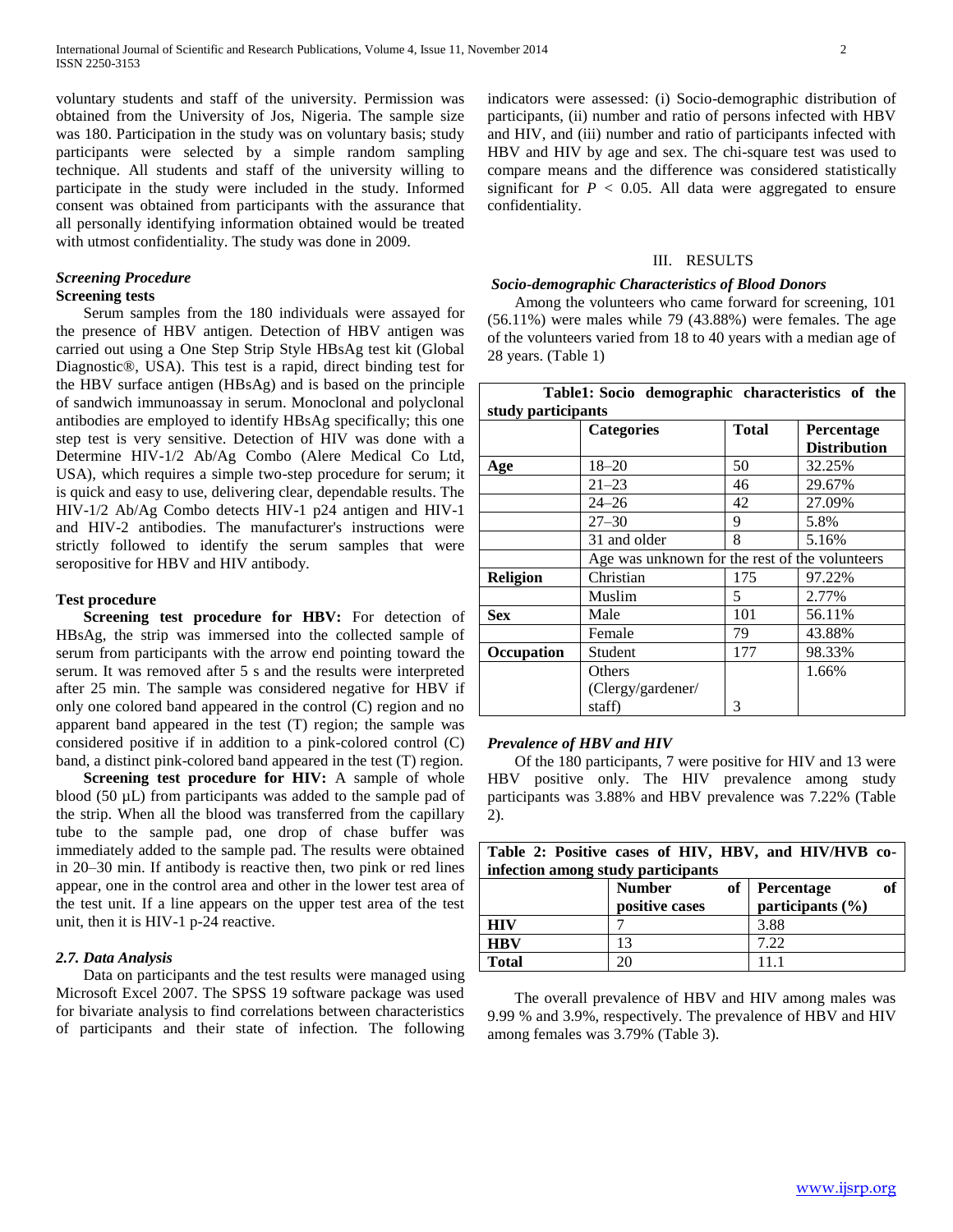|                  | <b>HIV</b>      |                 |                    | <b>HBV</b>      |                 |                    |
|------------------|-----------------|-----------------|--------------------|-----------------|-----------------|--------------------|
| <b>Sex</b>       | <b>Positive</b> | <b>Negative</b> | <b>Total</b>       | <b>Positive</b> | <b>Negative</b> | <b>Total</b>       |
| Male             | $4(3.9\%)$      | 97              | 101<br>$(56.11\%)$ | $10(9.99\%)$    | 91              | 101<br>$(56.11\%)$ |
| Female           | 3(3.79%)        | 76              | 79 (43.88%)        | 3(3.79%)        | 76              | 79 (43.88%)        |
| <b>Total</b>     | 7               | 173             | 180                | 13              | 167             | 180                |
| Chi square       | 0.0031          |                 |                    | 2.4645          |                 |                    |
| $\boldsymbol{P}$ | 0.955255        |                 |                    | 0.116448        |                 |                    |

*Table 3: Gender based sero-prevalence of HBV and HIV infections among Study participants*

 As age was known for only 155 volunteers, from the available data for these participants, the prevalence of HBV was highest in the 24–26 age group, followed by the 18–20 and 21– 23 age groups. However, the prevalence of HIV was highest in the 21–23 age group, followed by the 24–26 and 18–20 groups. Notably, no cases of HBV or HIV were found in participants aged 27 year and above (Table 4).

**Table 4: Sero-prevalence of HBV and HIV in different age groups (for 155 volunteers)**

|              | <b>Hepatitis B</b> |                 |              | <b>HIV</b>      |                 |              | Chi-   |                  |
|--------------|--------------------|-----------------|--------------|-----------------|-----------------|--------------|--------|------------------|
| Age<br>group | <b>Positive</b>    | <b>Negative</b> | <b>Total</b> | <b>Positive</b> | <b>Negative</b> | <b>Total</b> | square | $\boldsymbol{P}$ |
| $18 - 20$    | $4(8\%)$           | 46 (92%)        | 50           | 2(4%)           | 48              | 50           | 0.7092 | 0.399703         |
| $21 - 23$    | $2(4.34\%)$        | 44 (95.66%)     | 46           | $3(6.5\%)$      | 43              | 46           | 0.2115 | 0.645599         |
| $24 - 26$    | 6<br>(14.28%)      | 36              | 42           | 2(4.76%)        | 40              | 42           | 2.2105 | 0.137072         |
| $27 - 30$    | $\theta$           | 17              | 17           | $\Omega$        | 17              | 17           |        |                  |

## IV. DISCUSSION

 The prevalence of HBV in our study was 7.22%, which is lower than that reported in previous similar studies in Nigeria. In one study at Ahmadu Bello University, Nigeria, 12.5% of students were found positive for  $HBSAg<sup>13</sup>$  In another study of medical, nursing, and microbiology students presenting with pyrexia of unknown origin in Ibadan, Nigeria, HBsAg prevalence was found to be 14% among the microbiology students, 6.7% among the student nurses, and 13.5% among the medical students.<sup>14</sup> However, a lower HBV prevalence rate of 3.2% was reported among medical students at Lagos State University College of Medicine, Nigeria.<sup>15</sup>

 The prevalence of HIV in our study was 3.88%. As it is difficult to estimate prevalence in general population, data from blood donors can often be utilized as an alternative. For HIV in Nigeria, the overall sero-prevalence has been previously reported to be 7.66% in blood donors, which is higher than our finding of 3.88% among university students and staff.<sup>16</sup> HIV seroprevalence among blood donors in Nigeria rose from 4.25% in 2001 to peak at 12.64% in 2003, before a steep drop to 6.35% in 2004 and a gradual decline to 5.70% in 2006. <sup>17</sup> However, the prevalence of HIV was lower at 3.69% in institutions of higher

education in South-east Nigeria.<sup>16</sup> Furthermore, HIV prevalence has been observed to be even lower (3.1%) amongst Malian students<sup>18</sup> and only 1.5% among students in East Africa.<sup>19</sup>

 A number of studies in different transmission groups have confirmed that age is a co-factor for disease susceptibility and progression of HBV and HIV.  $20$  In our study, the highest prevalence of HBV and HIV was amongst students in the age group of 24–26 years and 21–23, respectively. However, a previous study assessing the prevalence of HBsAg in an urban community in Jos, Nigeria, found that prevalence was highest in an even younger group (9.7% among those aged <20 years); an important point to be noted is that carriage rates were highest among students (13.2%) compared with other occupation categories.<sup>21</sup> Another study reported higher prevalence of 13.8% in students below 30 years of age, compared with only 8.3% in those aged more than  $30$  years.<sup>13</sup> Thus, it becomes important to evaluate the prevalence of HBsAg in students who are less than 30 years of age.

 The reason for this prevalence among those aged less than 30 years is somewhat unclear from this study, as no statistically significant association was observed with respect to age. The greater prevalence in this age group could be related to higher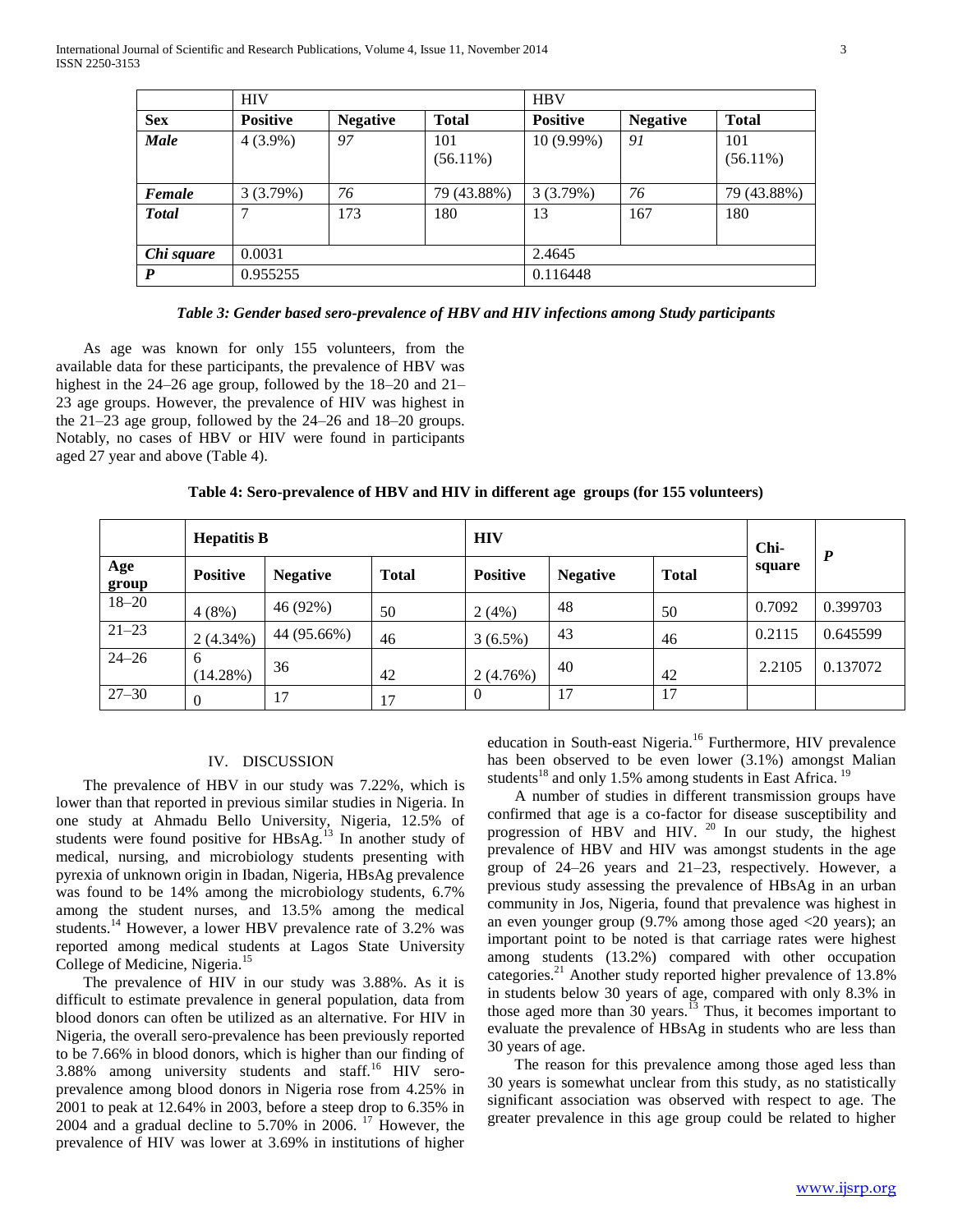sexual activity, increasing prominence of IDU, etc., which is a high-risk behavior for HIV and HBV infection.

 The considerably higher prevalence of HIV and HBV among males compared with females in our study is also notable, although the trend is not statistically significant. However, previous studies of similar demographics in other countries have found the reverse trend: A study of students at medical colleges in Saudi Arabia reported a higher HBV prevalence in females (0.78% in 18–21 age group; 0.90% in 22–30 age group) than in males (0.17% in 18–21 age group; 0.39% in 22–30 age group). Previous study findings had showed a higher prevalence of HIV infection amongst female students (4.32%) than male students  $(2.92\%)$ .<sup>16</sup> The higher prevalence of HIV and HBV reported among the male Nigerians than the females $22,23$  may be explained by a higher frequency of exposure to infected blood and blood products as a result of social behavior and occupational hazards.<sup>24</sup>

 The main risk factors for HBV and HIV infection among university students and staff in Nigeria include a history of blood transfusion, history of needle injection, IDU, and multiple sex partners.<sup>25,26,27,28</sup> Unfortunately, this has not been given the attention it deserves in the Nigerian healthcare delivery system, mainly due to the lack of information about HBV and HIV infection. Nevertheless, the baseline data and insights from the present study could provide a basis for further studies on this topic. In addition, further studies on the dynamics and epidemiology of HBV, HIV, and co-infection in Nigeria are necessary to explain the sex- and age-related trends.

 HBV and HIV are highly infectious sexually transmitted infections and are hyperendemic to Nigeria. Therefore, there is an urgent need to step up HBV and HIV health education. To prevent and control HBV and HIV, greater priority should be assigned to initiatives aiming to raise awareness, promote partnerships, mobilize resources; formulate evidence-based policy and collect data for action; and prevent transmission and promote access to screening, care, and treatment services. Ultimately, however, the best plan may be to focus on prevention and early treatment to lessen the number of patients proceeding to complications and reduce the HBV- and HIV-related morbidity and mortality. Along with creating awareness among the population through electronic and print media, screening and vaccination of students is recommended since HBV vaccine has been shown to be protective. We propose further studies to identify factors associated with the spread of HBV and HIV in Nigeria. In conclusion, it is pertinent to state that one of the major drawbacks of this study was our inability to employ confirmatory assays such as the HBsAg confirmatory test. Regardless, our result may not reflect the true prevalence of HBV and HIV amongst students, since HBsAg marker is not detected during the window period of the infection.

#### V. CONCLUSIONS

 This survey of young, healthy, educated adults at a renowned university in Nigeria showed a high prevalence of HBV and HIV infection. However, the environment plays an important role as absence of awareness and the low incomes favor transmission. In sum, the prevalence of HBV and HIV among young Nigerian adults reflects the absence of health policy for fighting these

diseases. This is alarming and, when taking into account the high risk of HBV and HIV transmission in the country, immediate and appropriate actions by health authorities as well as the general population itself may be necessary to reduce the burden of disease.

#### CONFLICTS OF INTEREST

The authors declare no conflict of interests.

ACKNOWLEDGMENTS

None

None

## SOURCES OF FUNDING

#### **REFERENCES**

- [1] Piliero PJ, Faragon JJ. Case report. Hepatitis B virus and HIV coinfection. AIDS Read 2002;12:443-4, 448-51
- [2] Chisari FV, Ferrari C. Viral Hepatitis. In: Nathanson N et al., eds. Viral Pathogenesis, Philadelphia, Lippincott - Raven, 1997:745-778.
- [3] Mahoney FJ, Kane M. Hepatitis B vaccine. In: Plotkin SA and Orenstein WA, eds. Vaccines, 3rd ed. Philadelphia, W.B. Saunders Company, 1999:158-182.
- [4] Hollinger FB, Liang TJ. Hepatitis B Virus. In: Knipe DM et al., eds. Fields Virology, 4th ed. Philadelphia, Lippincott Williams & Wilkins, 2001:2971- 3036.
- [5] Viral Hepatitis Prevention Board. Prevention and control of hepatitis B in the community. Communicable Disease Series, 1996, 1.
- [6] World Health Organization. Introduction of hepatitis B vaccine into childhood immunization services. Geneva, WHO, 2001 (unpublished document WHO/V&B/01.31 available on request from Department of Vaccines and Biologicals, World Health Organization, 1211 Geneva 27, Switzerland).
- [7] Mutimer DJ, Olomu A, Skidmore S et al. Viral hepatitis in Nigeria -sickle cell disease and commercial blood donors. Q J Med 1994;87:407-11
- [8] UNAIDS. GAP Report; 2013.
- [9] HIV and AIDS estimates (2013).UNAIDS report. Accessed at http://www.unaids.org/en/regionscountries/countries/nigeria/
- [10] Kelly MJ. The significance of HIV/AIDS for universities in Africa. J High Educ Afr.2003;1(1):1–23.
- [11] Anarfi J. Universities and HIV/AIDS in sub-Saharan Africa: A case study of the University of Ghana, Legon. France: International Institute for Educational Planning; 2000.
- [12] Chetty D. An HIV/AIDS toolkit for tertiary institutions. In: Saint W, editor. Crafting institutional responses to HIV/AIDS: Guidelines and resources for tertiary institutions in sub-Saharan Africa. Africa Region: The World Bank; 2004.
- [13] Aminu M, Okachi EE, Abubakar SM, Yahaya A. Prevalence of hepatitis B virus surface antigen among healthy asymptomatic students in a Nigerian University. Ann Afr Med 2013;12:55-6
- [14] Odemuyiwa SO1, Oyedele OI, Forbi JC, Elemuwa CO, Ibeh MA, Kfutwah AK, Uche LN, Anibaba AA. Hepatitis B surface antigen (HbsAg) in the sera of medical, nursing and microbiology students in Ibadan, Nigeria. Afr J Med Med Sci. 2001 Dec;30(4):333-5.
- [15] Odusanya OO, Meurice FP, Hoet B. Nigerian medical students are at risk for hepatitis B infection. Trans R Soc Trop Med Hyg. 2007 May;101(5):465-8
- [16] Ijeoma Emeka-Nwabunnia,Bartholomew Okey Ibeh, Tochukwu Ekwutosi Ogbulie. High HIV sero-prevalence among students of institutions of higher